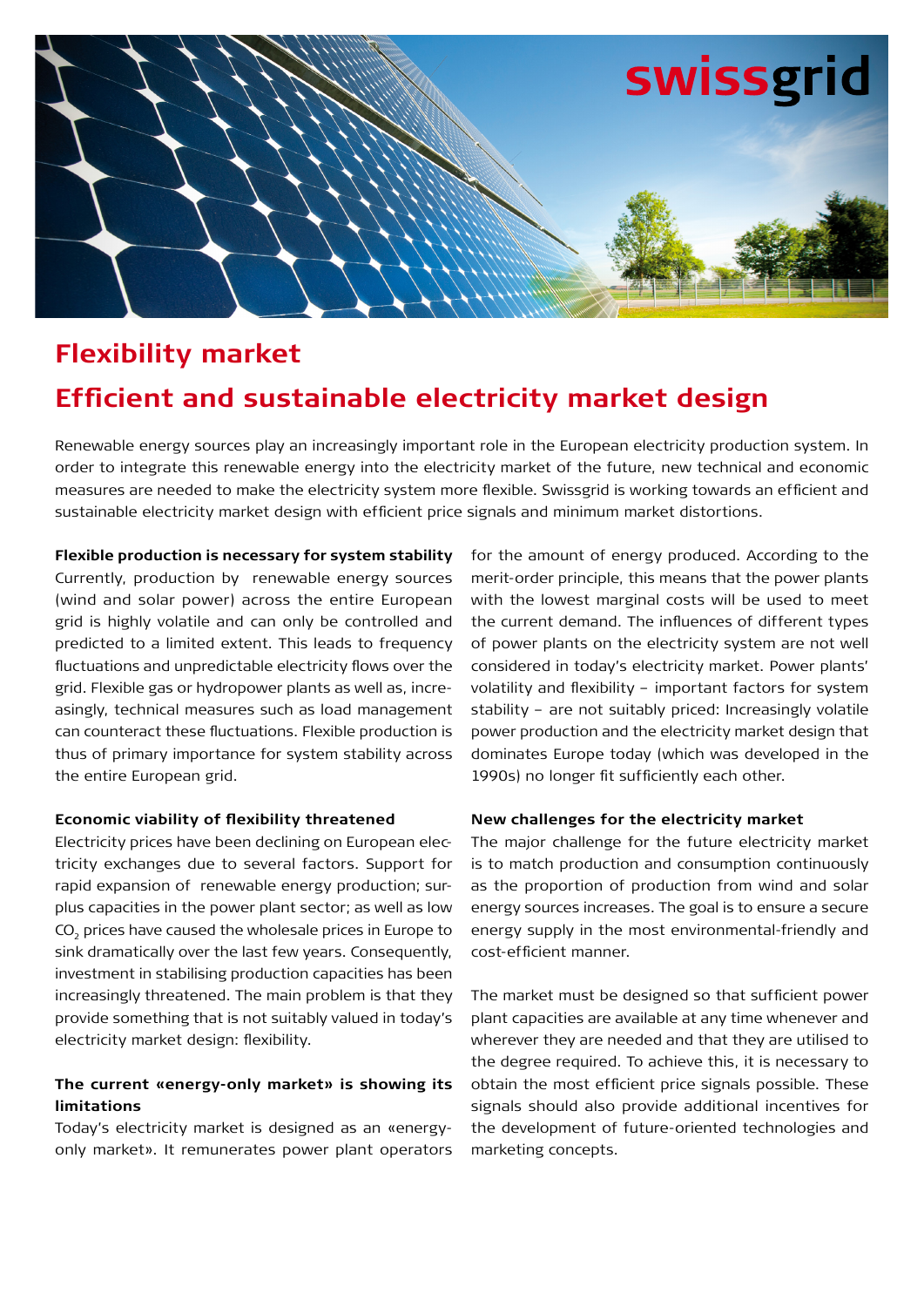#### **Different concepts across Europe**

European countries are currently adjusting the market design with, for instance, concepts for capacity reserves and capacity markets. However, this has a disadvantage: These concepts minimise the efficiency of the international electricity market because (1) they are focused on individual nations, (2) they do not strengthen price signals, and (3) they establish a parallel market in addition to the «energy-only market» that requires special regulations. They therefore do not provide a market-based approach for long-term, efficient integration of renewable energy into the electricity system.



# **Increasing electricity system flexibility and optimising it internationally**

The concept of a «flexibility market» that Swissgrid has created and developed with its partners centres on a market-based, internationally coordinated adaptation of the existing «energy-only market».

It strives for a market design that increases the real-cost pricing in the electricity system by including all the consumption and production related costs. Open markets and international trade ensure that the potential of volatile, renewable energy as well as flexible production and flexible consumption can be used in an optimised way. Doing so, capacity mechanisms may be reduced or avoided.

# **Efficient integration of flexibility into the electricity market**

An international flexibility market makes it possible to provide the additional flexibility required for the electricity system in a market-oriented way.

If the market design is sophisticated enough, fluctuations in power production and consumption can be eliminated and/or invoiced at the parties responsible for them.

Establishing a market that can achieve this requires clarifying responsibility of the balance groups that electricity supply for end users. According to the user pays principle, they will be required to balance production and consumption according to their prognoses, whereas the TSO will balance out only very short term deviations.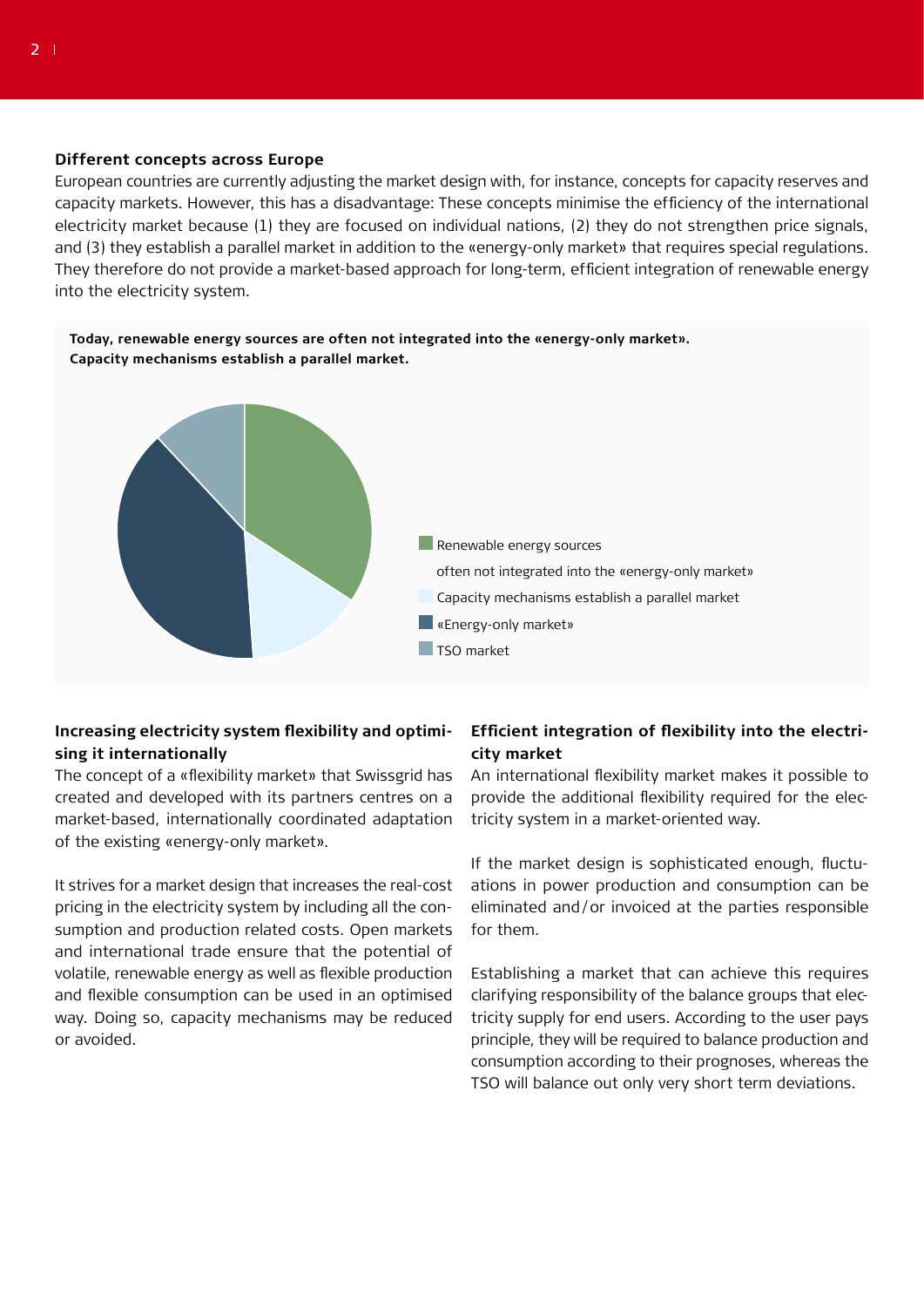

The total costs that arise from these deviations will be the responsibility of those balance groups who require them. Accordingly, also renewable energies are to be integrated into to balancing groups. The system so resulted generates an incentive to develop new products and services for short- and long-term electricity trading. These give market actors the possibility, for example, to account for volatility with flexibility in a market-based way. At the same time, the system's clear price signals encourage innovative technologies such as the substantial integration of load management. Flexible consumers can play a crucial role in counteracting volatility.



Swissgrid is convinced that Switzerland and Europe can jointly develop a secure, sustainable and cost efficient power system. A contribution is required from all market parties. It will be vital to support the numerous already existing initiatives and to promote the development of new ideas. Tomorrow's electricity market needs openness and engagement for innovative solutions.